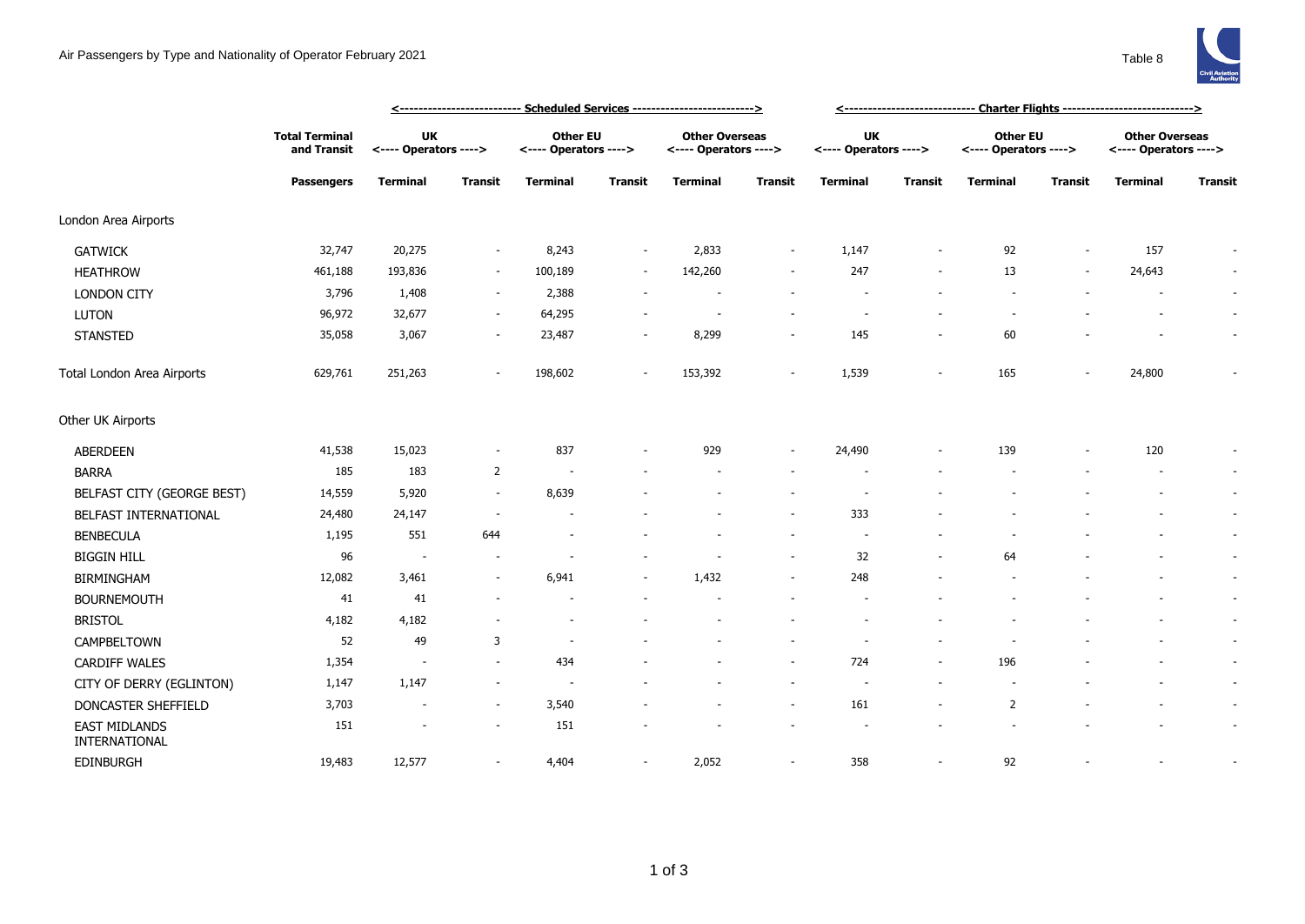

|                                          |                                                           |                                    | <u> &lt;--------------------------- Scheduled Services --------------------------&gt;</u> | <u> &lt;-----------------------------  Charter Flights ----------------------------&gt;</u> |                          |                                                |                          |                                    |                          |                                          |                |                                                |         |
|------------------------------------------|-----------------------------------------------------------|------------------------------------|-------------------------------------------------------------------------------------------|---------------------------------------------------------------------------------------------|--------------------------|------------------------------------------------|--------------------------|------------------------------------|--------------------------|------------------------------------------|----------------|------------------------------------------------|---------|
|                                          | <b>Total Terminal</b><br>and Transit<br><b>Passengers</b> | <b>UK</b><br><---- Operators ----> |                                                                                           | <b>Other EU</b><br><---- Operators ---->                                                    |                          | <b>Other Overseas</b><br><---- Operators ----> |                          | <b>UK</b><br><---- Operators ----> |                          | <b>Other EU</b><br><---- Operators ----> |                | <b>Other Overseas</b><br><---- Operators ----> |         |
|                                          |                                                           | Terminal                           | <b>Transit</b>                                                                            | <b>Terminal</b>                                                                             | <b>Transit</b>           | Terminal                                       | <b>Transit</b>           | <b>Terminal</b>                    | Transit                  | <b>Terminal</b>                          | <b>Transit</b> | <b>Terminal</b>                                | Transit |
| Other UK Airports                        |                                                           |                                    |                                                                                           |                                                                                             |                          |                                                |                          |                                    |                          |                                          |                |                                                |         |
| <b>EXETER</b>                            | 238                                                       |                                    | $\overline{\phantom{a}}$                                                                  | 238                                                                                         |                          |                                                |                          |                                    |                          |                                          |                |                                                |         |
| GLASGOW                                  | 16,119                                                    | 15,319                             | ٠                                                                                         | 417                                                                                         |                          |                                                | $\overline{\phantom{a}}$ | 335                                | ٠                        | 48                                       |                |                                                |         |
| <b>HUMBERSIDE</b>                        | 1,090                                                     | 375                                |                                                                                           |                                                                                             |                          |                                                | $\sim$                   | 677                                | $\sim$                   | 38                                       |                |                                                |         |
| <b>INVERNESS</b>                         | 373                                                       | 373                                |                                                                                           |                                                                                             |                          |                                                |                          |                                    |                          |                                          |                |                                                |         |
| <b>ISLAY</b>                             | 182                                                       | 181                                | 1                                                                                         |                                                                                             |                          |                                                |                          |                                    |                          |                                          |                |                                                |         |
| ISLES OF SCILLY (ST.MARYS)               | 649                                                       | 649                                |                                                                                           |                                                                                             |                          |                                                |                          |                                    |                          |                                          |                |                                                |         |
| <b>KIRKWALL</b>                          | 3,063                                                     | 2,365                              | 632                                                                                       |                                                                                             |                          |                                                |                          | 66                                 |                          |                                          |                |                                                |         |
| LANDS END (ST JUST)                      | 649                                                       | 649                                | $\overline{\phantom{a}}$                                                                  |                                                                                             |                          |                                                |                          |                                    |                          |                                          |                |                                                |         |
| LEEDS BRADFORD                           | 905                                                       | $\sim$                             | $\sim$                                                                                    | 905                                                                                         |                          |                                                |                          |                                    |                          |                                          |                |                                                |         |
| LERWICK (TINGWALL)                       | 37                                                        | 37                                 | $\sim$                                                                                    |                                                                                             |                          |                                                |                          |                                    |                          |                                          |                |                                                |         |
| LIVERPOOL (JOHN LENNON)                  | 8,337                                                     | 3,701                              | $\sim$                                                                                    | 4,111                                                                                       |                          |                                                | $\sim$                   | 478                                | $\sim$                   | 47                                       |                |                                                |         |
| <b>MANCHESTER</b>                        | 78,076                                                    | 21,663                             | $\overline{\phantom{a}}$                                                                  | 20,884                                                                                      | $\overline{\phantom{a}}$ | 32,919                                         | $\overline{\phantom{a}}$ | 337                                | $\overline{\phantom{a}}$ | 2,221                                    | 16             | 36                                             |         |
| <b>NEWCASTLE</b>                         | 4,596                                                     | 4,280                              |                                                                                           |                                                                                             |                          |                                                | $\overline{\phantom{a}}$ | 231                                | $\sim$                   | 85                                       |                |                                                |         |
| <b>NORWICH</b>                           | 5,369                                                     | 922                                |                                                                                           |                                                                                             |                          |                                                | $\sim$                   | 4,447                              |                          |                                          |                |                                                |         |
| <b>PRESTWICK</b>                         | -1                                                        | $\overline{\phantom{a}}$           |                                                                                           | -1                                                                                          |                          |                                                |                          |                                    |                          |                                          |                |                                                |         |
| SOUTHAMPTON                              | 1,864                                                     | 1,791                              |                                                                                           |                                                                                             |                          |                                                | $\sim$                   | 73                                 |                          |                                          |                |                                                |         |
| STORNOWAY                                | 1,338                                                     | 1,223                              | 115                                                                                       |                                                                                             |                          |                                                | ٠                        |                                    |                          |                                          |                |                                                |         |
| <b>SUMBURGH</b>                          | 8,943                                                     | 1,654                              | 57                                                                                        |                                                                                             |                          |                                                | $\sim$                   | 7,232                              |                          |                                          |                |                                                |         |
| TEESSIDE INTERNATIONAL<br><b>AIRPORT</b> | 1,522                                                     | 973                                | 350                                                                                       |                                                                                             |                          |                                                | $\overline{\phantom{a}}$ | 199                                |                          |                                          |                |                                                |         |
| <b>TIREE</b>                             | 158                                                       | 142                                | 16                                                                                        |                                                                                             |                          |                                                |                          |                                    |                          |                                          |                |                                                |         |
| Total Other UK Airports                  | 257,757                                                   | 123,578                            | 1,820                                                                                     | 51,502                                                                                      | $\sim$                   | 37,332                                         | $\sim$                   | 40,421                             |                          | 2,932                                    | 16             | 156                                            |         |
| Total All Reporting UK Airports          | 887,518                                                   | 374,841                            | 1,820                                                                                     | 250,104                                                                                     | $\sim$                   | 190,724                                        | ٠                        | 41,960                             |                          | 3,097                                    | 16             | 24,956                                         |         |